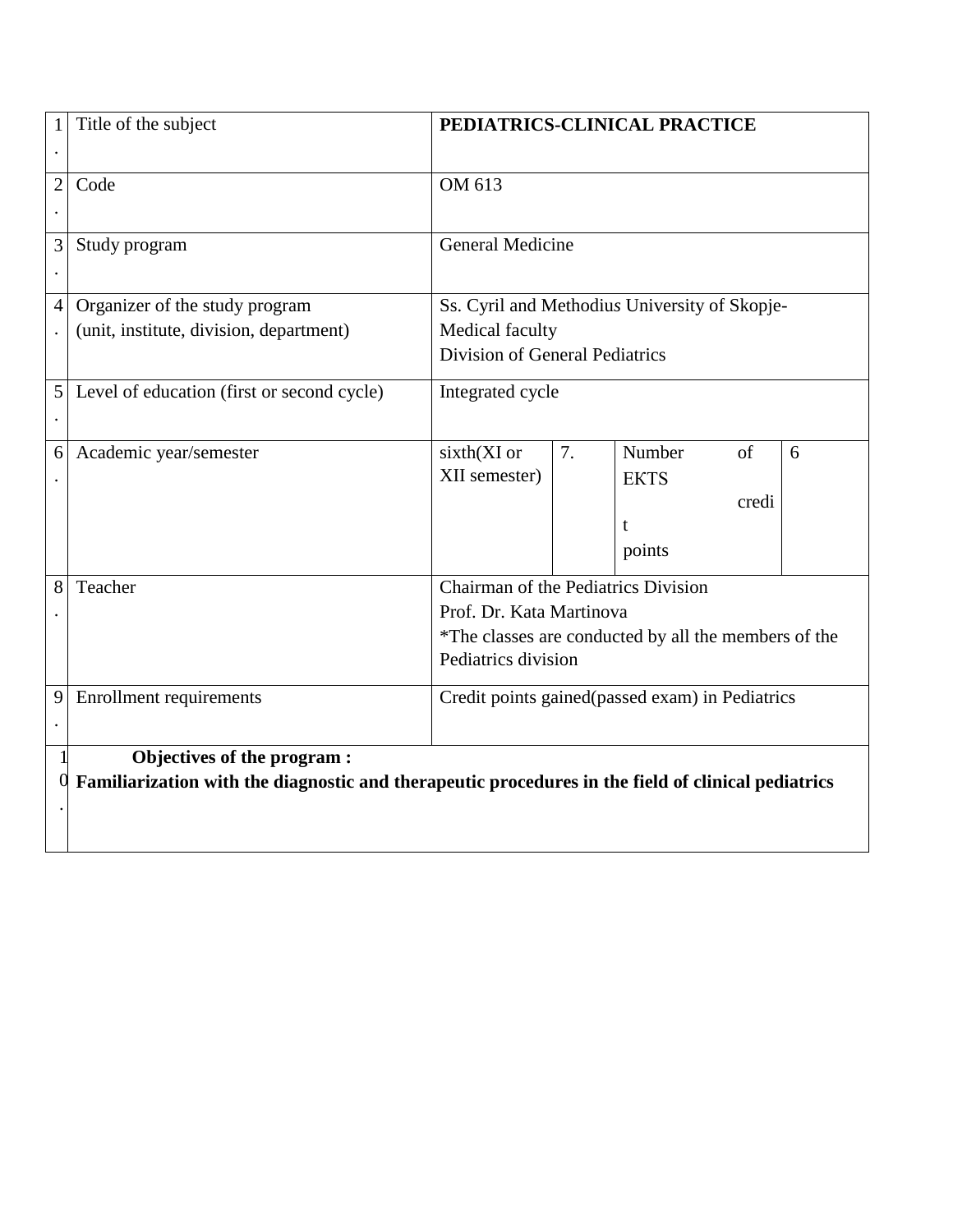## 1 **Contents of the program :**

1 .

- 1. Admission of a sick child in the hospital
- 2. Particularities in the taking of the patient's medical history according to the department
- 3. Particularities of the physical exam according to the department :
	- Hematology
	- Oncology
	- **Cardiology**
	- **Endocrinology**
	- Pulmology
	- Immunology
	- **Gastroenterology**
	- Neurology
	- Metabolism
	- Neonatology
	- Nephrology
	- Intensive care
- 4. Creating of algorithms for diagnostic procedures, work diagnosis and therapy plan in various clinical cases
- 5. Participation in the clinical work at the department
	- urine analyses
	- complete blood count and blood smear
	- pre-transfuzion testing with a legal documentation
	- insertion of a urine catheter
	- ECG (technique and analyses)
	- cardio-pulmonay resuscitation
	- interpretation of a chest x-ray
	- injections (subcutaneus, intramuscular, intravenous)
- 6. To attend and to participate in the following procedures :
	- Blood and bone marrow smear
	- pleural puncture
	- abdominal puncture
	- insertion of a gastric tube and gastric lavage
	- insertion of central venous catheter
	- measurement of central venous pressure
	- continuous measurement of blood glucose
	- continuous measurement of blood pressure (Holter)
	- Measurement of blood glucose with glucometer
	- gastroscopy, endotracheal intubation
	- artificial ventilation
	- peritoneal dialysis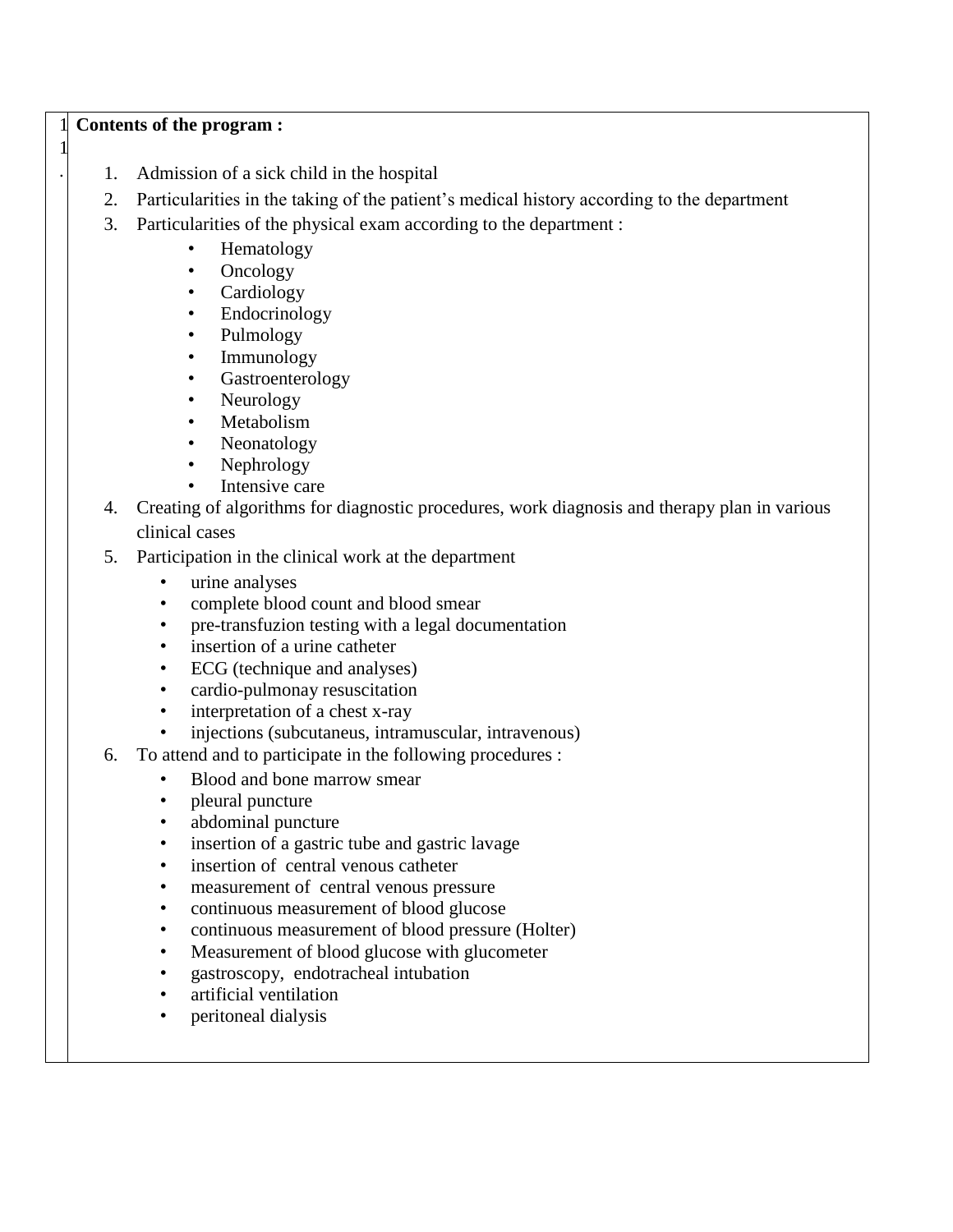|     | hours (eight hours a day). Four cycles will be held during the XI and XII semester.<br>Cycle rotations between the wards are organized and the mentors will shift. The<br>be verified by the mentors signature.     |                                                                                                                                            |                                      |                                               | student's everyday activities will be noted in a designated "activity diary", which will                                                                                                                                                         |  |
|-----|---------------------------------------------------------------------------------------------------------------------------------------------------------------------------------------------------------------------|--------------------------------------------------------------------------------------------------------------------------------------------|--------------------------------------|-----------------------------------------------|--------------------------------------------------------------------------------------------------------------------------------------------------------------------------------------------------------------------------------------------------|--|
| 12. | <b>Learning methods:</b><br>Participation in the grand rounds of the Clinic<br>Participation in the everyday work of the Pediatric departments<br>Participation in the procedures form the field of pediatrics<br>٠ |                                                                                                                                            |                                      |                                               |                                                                                                                                                                                                                                                  |  |
| 13. |                                                                                                                                                                                                                     | Total available amount of hours<br>180 hours<br>Distribution of the available hours<br>120 hours of exercises<br>60 hours of home learning |                                      |                                               |                                                                                                                                                                                                                                                  |  |
| 14. |                                                                                                                                                                                                                     |                                                                                                                                            |                                      |                                               |                                                                                                                                                                                                                                                  |  |
| 15. | Types of educational<br>activities                                                                                                                                                                                  | 15.1                                                                                                                                       | team work                            | Exercises(laboratory,<br>clinical), seminars, | 120 hours                                                                                                                                                                                                                                        |  |
| 16. | Other forms of activities                                                                                                                                                                                           | 16.1                                                                                                                                       | Home learning                        |                                               | 60 hours                                                                                                                                                                                                                                         |  |
| 18. | 17.1<br>during three weeks, 15 working days for<br>Clinical practice<br>Criteria for evaluation                                                                                                                     |                                                                                                                                            |                                      | hours                                         | The student is obliged to attend and actively participate in the clinical practice<br>min.<br>max.<br>score-attendance 33 points, participation (skills) 34 points<br>The student must achieve a minimum score of 60 points                      |  |
|     | (points/score)                                                                                                                                                                                                      |                                                                                                                                            | The scoring is descriptive (passed). |                                               |                                                                                                                                                                                                                                                  |  |
| 19. | Criteria for completing<br>the seminar and obtaining<br>the right to a final exam                                                                                                                                   |                                                                                                                                            | <b>Conditional criteria:</b>         | planned in the subject program                | To obtain the right to a final exam and score the minimum<br>amount of points necessary for passing of the pediatrics<br>exam, the student is obliged to attend the clinical practice<br>and must master all the skills and activities which are |  |
|     |                                                                                                                                                                                                                     |                                                                                                                                            |                                      |                                               |                                                                                                                                                                                                                                                  |  |
| 20. | Language on which the<br>education is conducted                                                                                                                                                                     |                                                                                                                                            | Macedonian                           |                                               |                                                                                                                                                                                                                                                  |  |